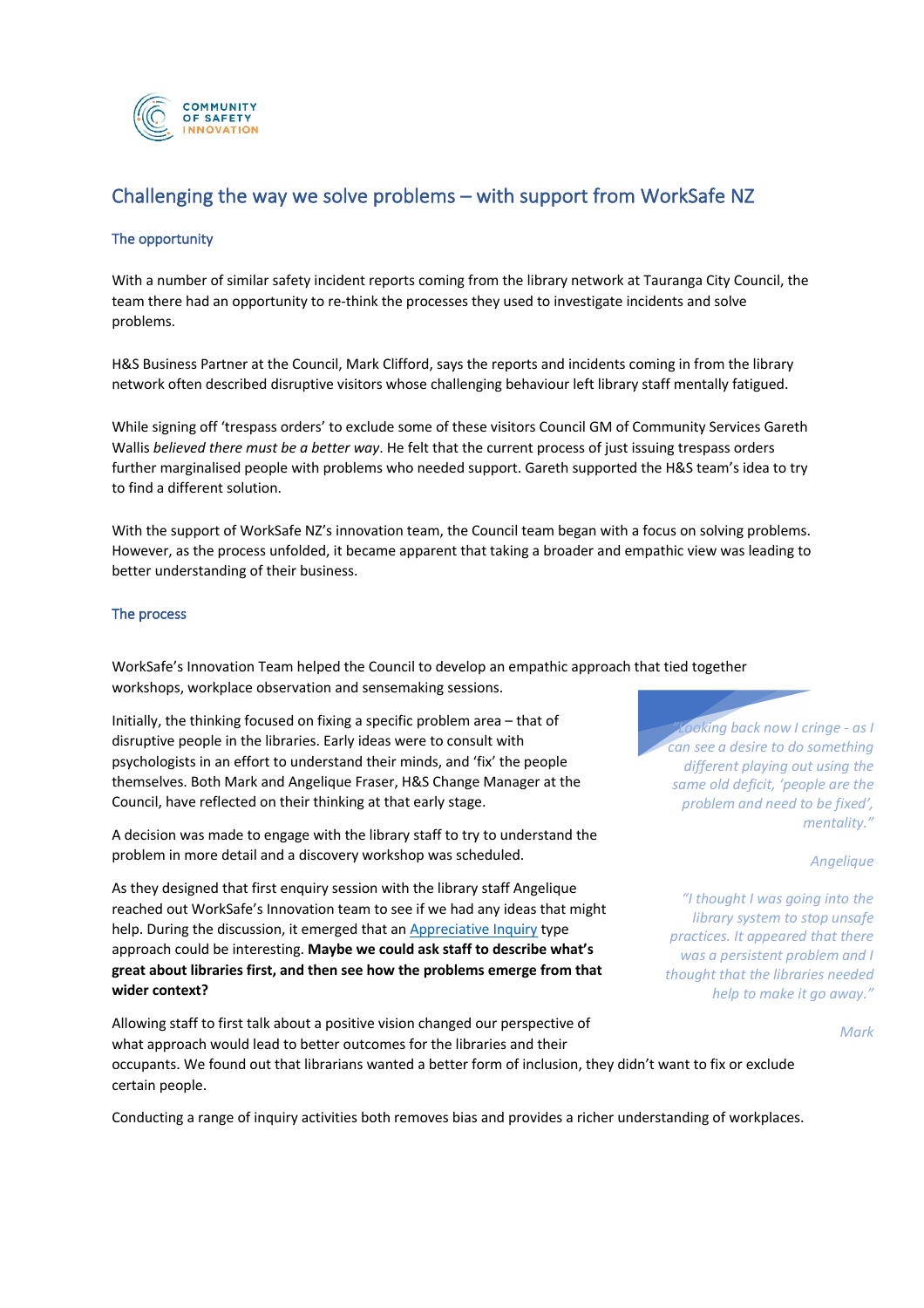

The Council then ran a workshop to canvas for ideas and develop an overview of what's important in their libraries. They then conducted worker observation sessions to confirm assumptions, and provide deeper exploration of the things that people told them.

The first workshop was grounded in positivity with participants visualising when their workplaces were at their best. Getting this positive vision out early allowed subsequent discussion on barriers to achieving that vision to be placed in context, and not dominate thinking. We took the themes noted during the workshop and scheduled some observation sessions.

Watching and talking to workers and customers as they interacted in libraries allowed us to gain a deeper understanding of those places. It was not an audit; we had no preconceived notions of what we should find. Watching and listening with an open mind allowed us to understand more complex issues that hadn't found their way into reports.

Finally, we conducted a sensemaking session to develop insights into the human needs that underpinned what we saw and heard. Sensemaking involves telling stories about the things we've seen and heard and conducting exercises to understand the thoughts, emotions and beliefs that underpin those things. Often the things that are important to people aren't immediately obvious in the things they say or do, so being able to search deeper is a rewarding exercise and one of the hallmarks of innovation.

The insights and needs that were identified in the libraries are now being used to design creative solutions for them. Early ideas for prototyping include:

- Peer to peer support for those who need it
- Create a network map of local support services for Tauranga citizens
- Conduct training with librarian staff on how to provide the best access to that network
- Communicate to the public the times at local amenities that best suit their individual requirements. E.g., noise levels, classes etc

### The learning

By spending their time focusing on creating positive outcomes, the Council now has scope to provide better systems that will minimise the harm described in their incident reports and improve the health, safety and wellbeing of their workers. It's been good for the workers, good for the safety team and good for the business itself to view these events through a different lens.

Despite its simplicity, this is an excellent way of approaching complex problems in social settings. When the common purpose for a council is to be there for its community, people can't and shouldn't be eliminated or engineered out, so new approaches like this are important. You can see for yourself the perspective shift between those early solutions focused on 'fixing' the teenagers and the eventual design ideas for improving library service provision.

This process of understanding your business through the safety team is also versatile. There were a couple of entry points into this for the Council, both their reporting and a member of their Executive team wanting to do something differently.

This type of inquiry can be scaled up and out into a sector, industry, or wider NZ business networks. Or similarly, at larger organisations it can be scaled down into divisions or teams. All it really took for the Council to get started was being curious and reaching out for some advice.

Much of previous double diamond innovation discussion in NZ has focused on getting *individuals* to pick these methods up, but this was a team effort and it worked well. That is a key aspect that is worth exploring further. Being able to apply multiple people and their range of skills to it, as well as transparency to the executive has made it all possible.